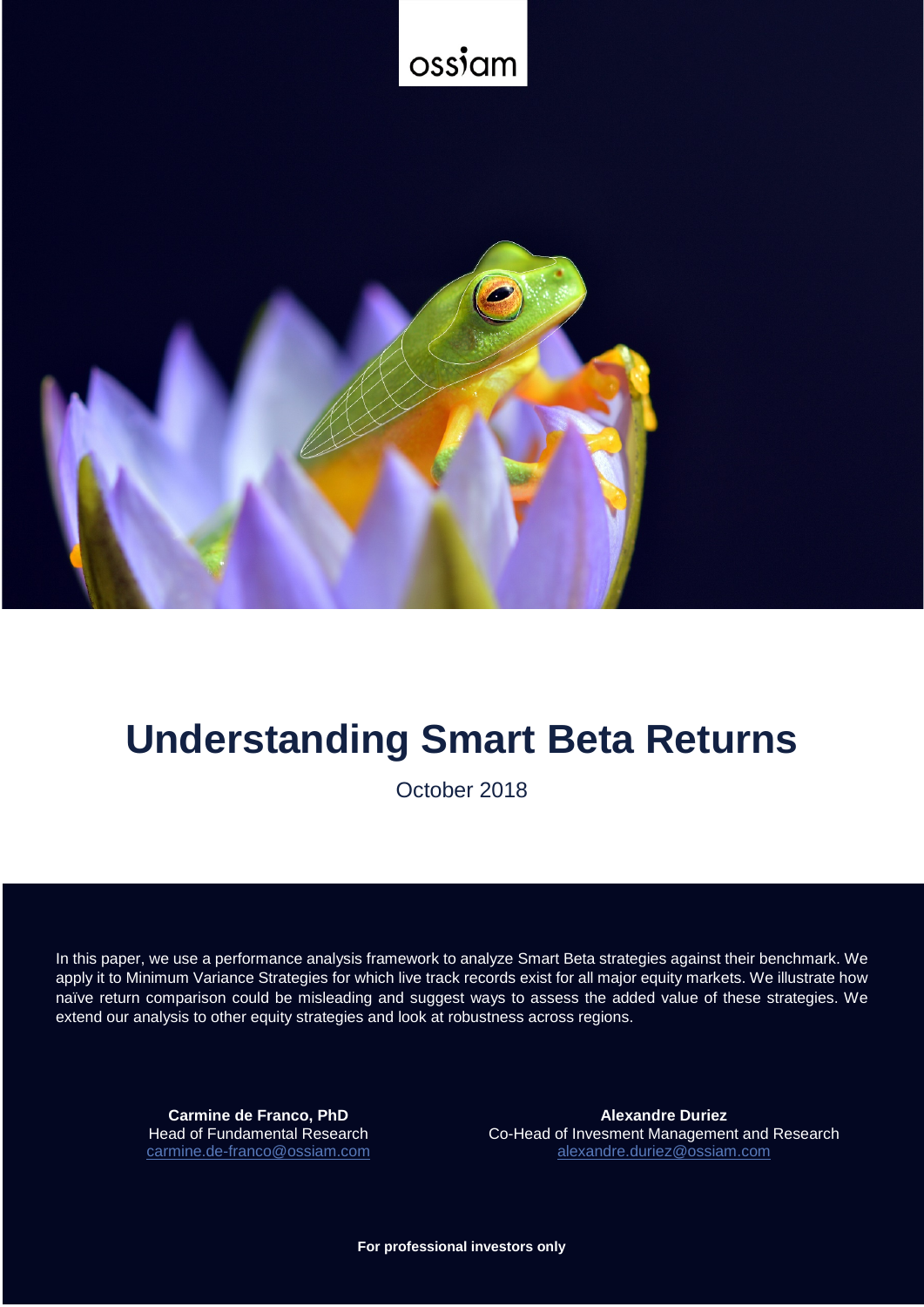## **Alpha versus Risk effect**

Smart Beta strategies might add value to investors in two ways:

- Enhancing return, commonly referred to as "Alpha", for a certain level of risk (commonly measured by volatility or beta to the market); or
- Reducing risk while maintaining the same level of expected returns. One could then outperform by increasing its exposure to the strategy (e.g. using leverage) and achieving higher return for the same level of risk.

These are obviously the 2 sides of the same problem and are equally valuable for investors. It is however difficult to assess one effect against the other by simply comparing returns.

Exhibit [1](#page-1-0) shows the rolling annualized three-year<sup>1</sup> performance of the US Minimum Variance NR Index (OUMVNR Index)<sup>2</sup>, and its benchmark, the S&P 500 Net Return Index. On a three-year basis, the Minimum Variance strategy has outperformed, on average, by about 0.86% p.a. One can however notice times of strong outperformance, for instance during the period ended in March 2009 (which corresponds to the financial crisis when equity market considerably underperformed), and the recent underperformance (period of strong equity rally).

Exhibit 1: Left axis: 3 years annualized rolling return for the US Minimum Variance NR Index (OUMVNR Index), the benchmark S&P 500 Net Total Return Index (SPTR500N Index). Right axis: Point in time difference between the 3 year returns of the Minimum Variance Strategy and its benchmark.



Following common industry practice and academic literature, we suggest splitting the performance coming from the different risk level of market risk of the strategy (the Beta effect) from Jensen's Alpha (the Alpha effect), which remains the real added value of the strategy. For this, we write the generic return decomposition as:

$$
R^{Strat} - R^{Bench} = \underbrace{\{R^{Strat} - R^{Cash} - \beta (R^{Bench} - R^{Cash})\}}_{\{Alpha\ Effect\}} + \underbrace{\{(\beta - 1)(R^{Bench} - R^{Cash})\}}_{\{Beta\ Effect\}}
$$

 $R^{Strat}(R^{Bench})$  is the return of the smart beta strategy (the benchmark),  $R^{Cash3}$  $R^{Cash3}$  $R^{Cash3}$  is the return of cash.  $\beta$  represents the classic CAPM market beta of the Minimum Variance strategy over the benchmark.

<span id="page-1-0"></span> $1$  We use three years as a compromise between usual investment horizon and capturing changes in market cycles. The points raised here remain valid for other time windows.

<span id="page-1-2"></span><span id="page-1-1"></span><sup>&</sup>lt;sup>2</sup> The US Minimum Variance strategy considered here selects, on a monthly basis, among the top 250 liquid stocks in the S&P 500 Index, the portfolio with minimal variance under a maximum sector constraint at 20%, maximum weight constraint at 4.5% and a diversification target at 50, measured by the Herfindahl index. This strategy was underlying the Ossiam US Minimum Variance Index (OUMVNR Index) until June 16<sup>th</sup>, 2017. We extended the strategy's performance up to August 31st, 2018 by applying the same methodology. For data before 06/06/2011 (launch date of the index),<br>performance for the Ossiam US not represent the performance of actual trading using client assets but are achieved by means of the retroactive application of a model. This model assumes reinvestment of net dividends.<br><sup>3</sup> Return of a deposit growing at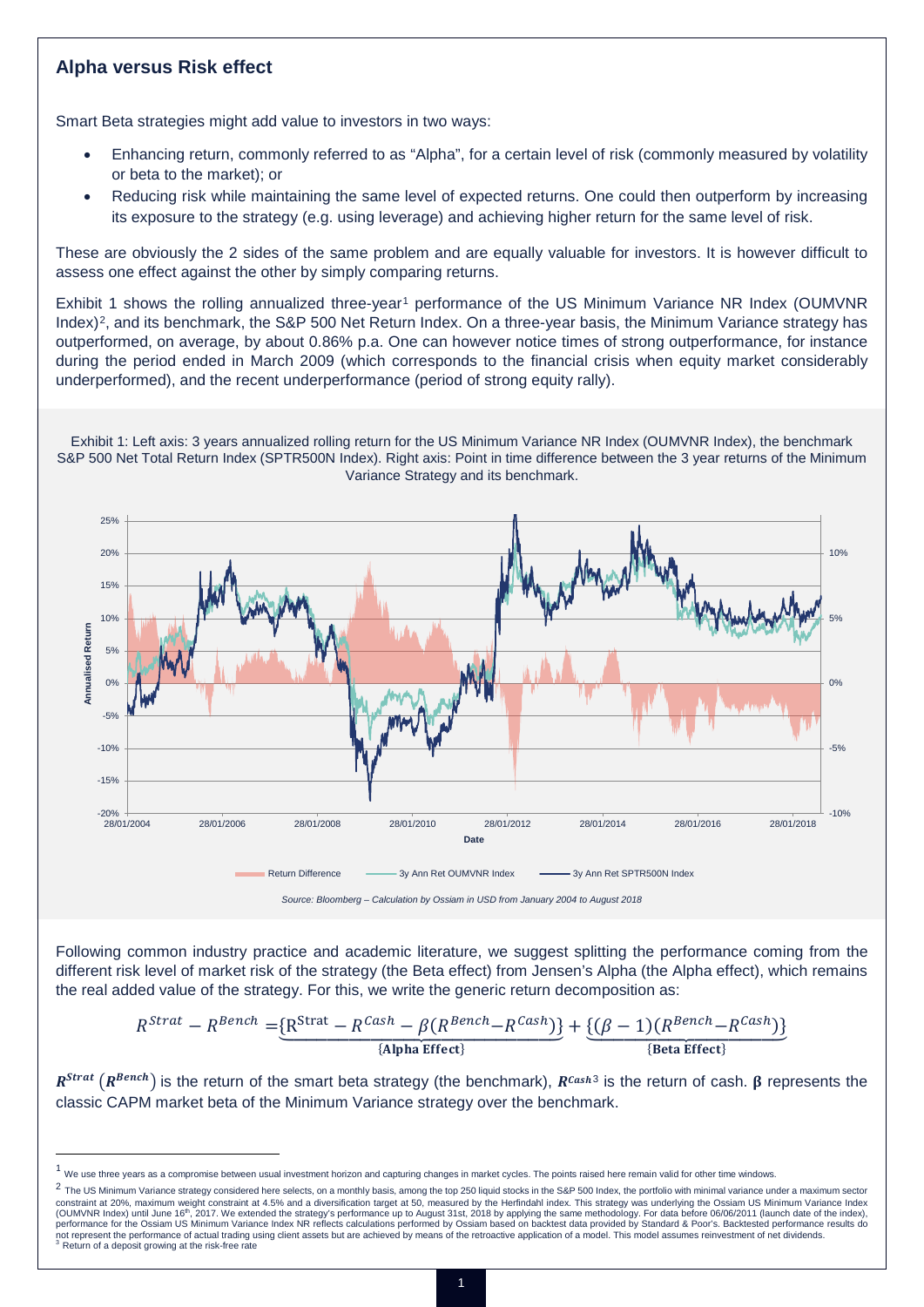For strategies with a beta below 1, therefore relatively less risky, the Beta effect is a drag on performance during periods of strong market returns. On the other hand, those would benefit from their lower beta in a down-trending market environment.

Beta can easily be adjusted to reflect investors' market anticipation or willingness to take risk. The unquestionably difficult challenge is however to find "smart" strategies which deliver positive alpha over full market cycles.



Exhibit 2: The 3-year rolling Alpha and Market Risk (Beta) effect over a three-year window for the US Minimum Variance NR Index (OUMVNR Index)1 vs S&P 500 Net Total Return Index (SPTR500N Index).

From Exhibit 2, the strategy looks rather "smart" as the Alpha effect is almost always positive over the last 15 years, averaging at around 2.82% p.a. By contrast, as the strategy beta is significantly below 1 and markets have performed well over the observation period, the Beta effect is on average negative (-1.96% p.a.). It is also much more volatile.

Consequently, the periods of strong outperformance (Mars 2009) and recent underperformance are mainly explained by the Beta effect, while the strategy almost constantly delivering positive alpha.

### **Comparing Smart Beta Strategies**

In this section, we apply a similar approach to various common factor-based strategies. We use a range of MSCI indices which are consistently derived from the MSCI USA index. We show how separating Alpha and Beta effects helps understanding the performance of these strategies across market cycles.

Exhibit 3 shows the Alpha and Beta effects computed over a 3-year rolling window for five MSCI factor-based strategies and the US Minimum Variance strategy over their benchmark. We use the MSCI USA Value Net TR Index (M1US000V Index, hereafter *Value*), the MSCI USA Growth Net TR Index (M1US000G Index, hereafter *Growth*), the MSCI USA Small Cap Net TR Index (M1USSC Index, hereafter *Small Cap*), the MSCI USA Quality Net TR Index (M1USQU Index, hereafter *Quality*) and the MSCI USA Momentum Net TR Index (M1USMMT Index, hereafter *Momentum*)

Exhibit 3: Alpha and Beta effect on the rolling 3-year returns difference of MSCI factor-based strategies and the MSCI USA Net Total Return Index (NDDUUS Index), and US Minimum Variance NR Index<sup>1</sup> vs S&P 500 Net Total Return Index.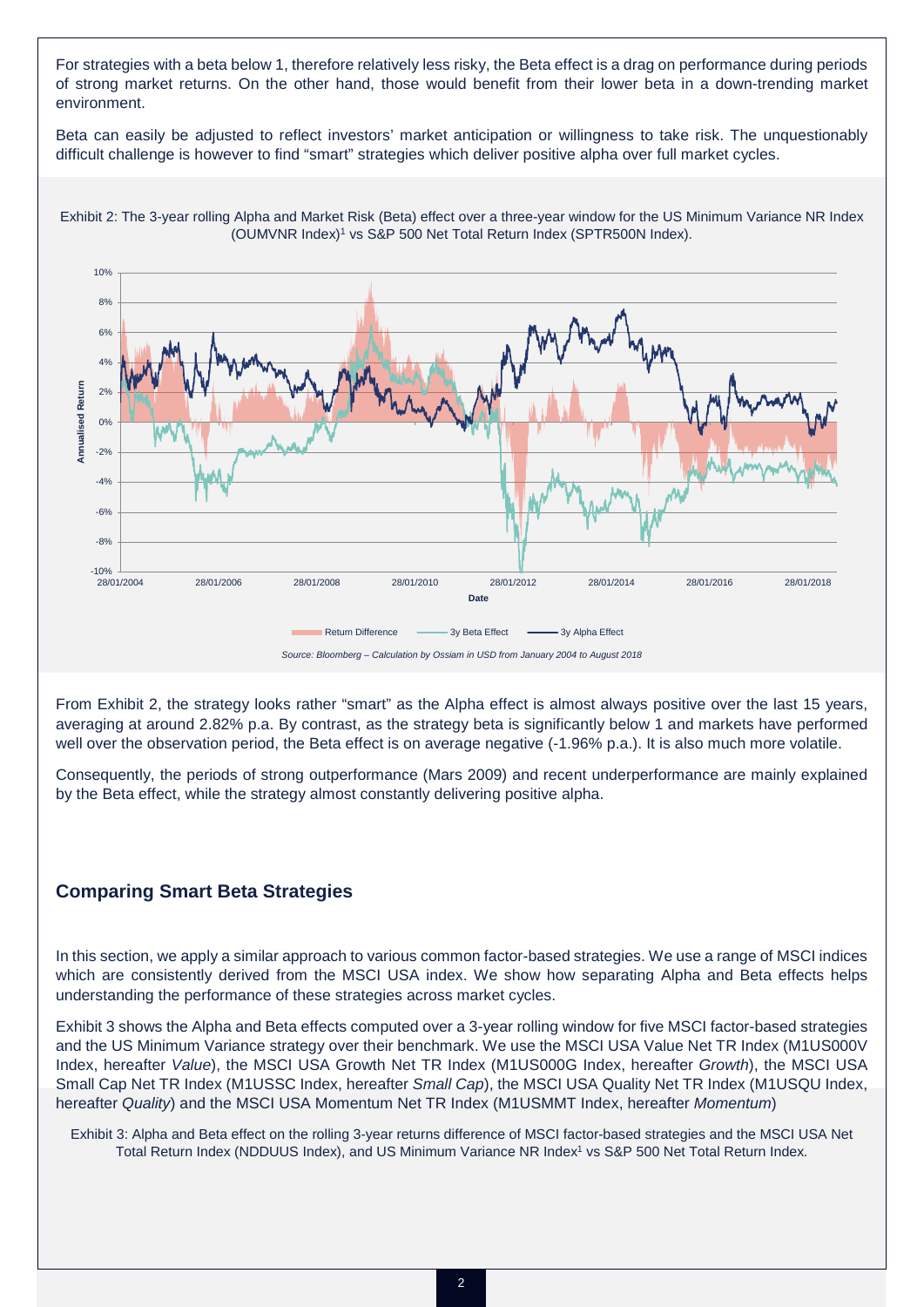









**Small Cap**







|                  | <b>Beta</b><br>[Min - Max] | Average 3y<br>Outperformance | Average<br><b>Alpha Effect</b> | Average<br><b>Beta Effect</b> |
|------------------|----------------------------|------------------------------|--------------------------------|-------------------------------|
| Value            | $[94\% - 109\%]$           | $-0.65%$                     | $-0.28%$                       | $-0.38%$                      |
| Growth           | $[91\% - 106\%]$           | 0.57%                        | 0.30%                          | 0.27%                         |
| Minimum Variance | $[57\% - 78\%]$            | 0.86%                        | 2.82%                          | $-1.96%$                      |
| Quality          | $[82\% - 101\%]$           | 1.01%                        | 1.33%                          | $-0.32%$                      |
| <b>Momentum</b>  | $[77\% - 126\%]$           | 2.60%                        | 2.40%                          | 0.20%                         |
| Small Cap        | $[92\% - 143\%]$           | 2.71%                        | 1.34%                          | 1.37%                         |

*Source: Bloomberg – Calculation by Ossiam in USD from January 2004 to August 2018*

Exhibit 3 highlights the materially different behavior of those strategies.

The Value and Growth strategies have betas consistently close to 1 therefore the contribution of the Beta effect is close to zero. Value stocks strongly outperformed during the period leading to the 2008 financial crisis. Growth stocks have outperformed since then.

The Small Cap strategy has a beta usually above 1 and the Beta effect strongly contributed to its historical outperformance, at least until 2015. Its alpha has however been very volatile, with periods of strong positive contribution but also long periods of negative impact.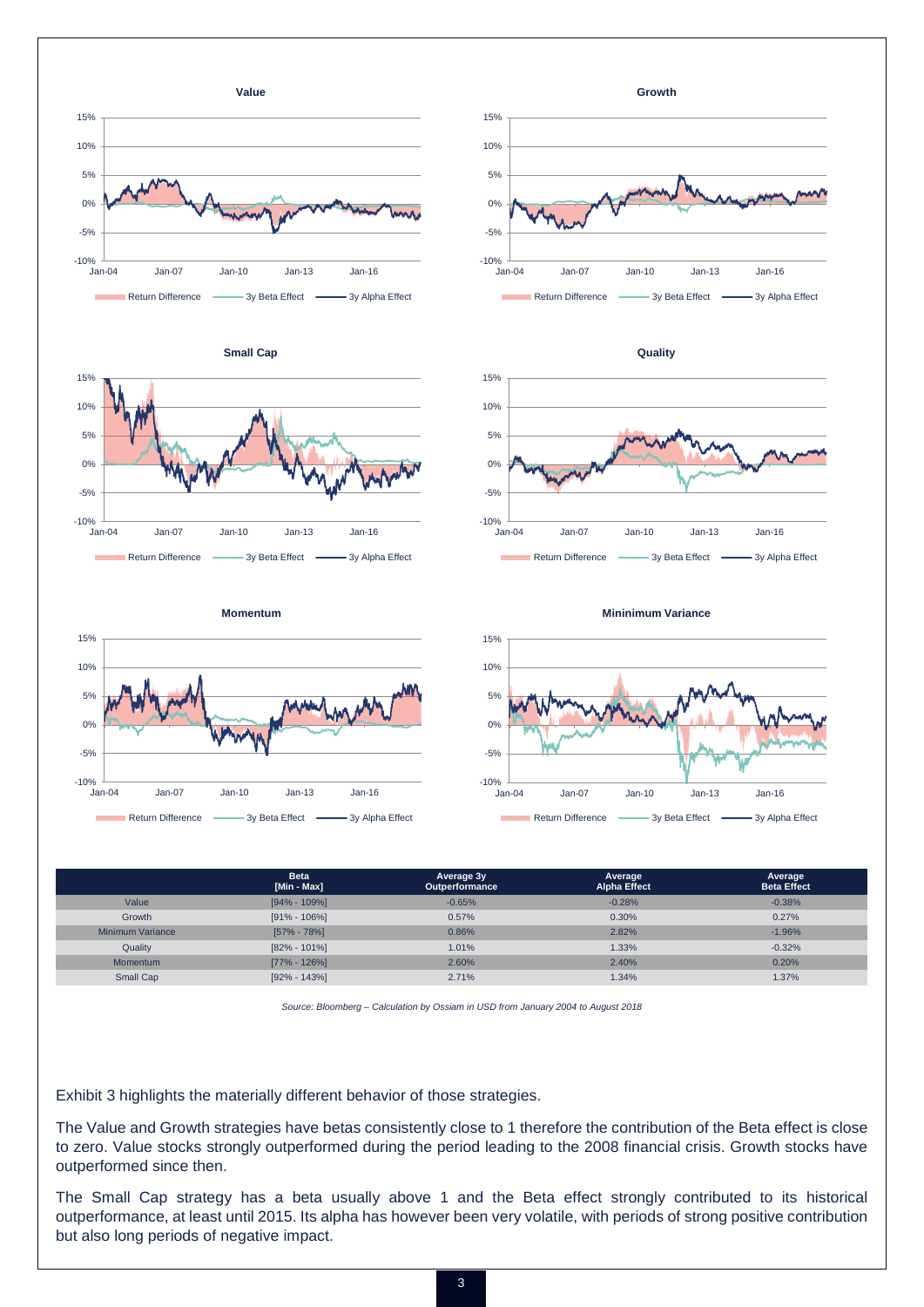The beta of the quality strategy varies a lot. It was below 1 until the most recent period when it has remained very close to 1. Consequently, the Beta effect was positive during the financial crisis and negative during the subsequent equity rebound. The Alpha effect was negative prior to the financial crisis but has been positive most of the time since then.

The beta of the Momentum index alternates between periods where it stays significantly below 1 and periods well above 1. This is expected considering the trend following nature of the strategy. The beta effect has been globally positive over the observation window. The alpha effect was also positive, except during the equity rally post financial crisis, which makes it the most consistently performing strategy among the MSCI factor-based strategies.

It is indeed difficult to find a strategy which delivers alpha across all different market cycles. Most of them alternate periods of strong positive and negative alpha. In this context, the Minimum Variance strategy delivers the most consistent positive alpha on the US Large Cap equity market over the observation period.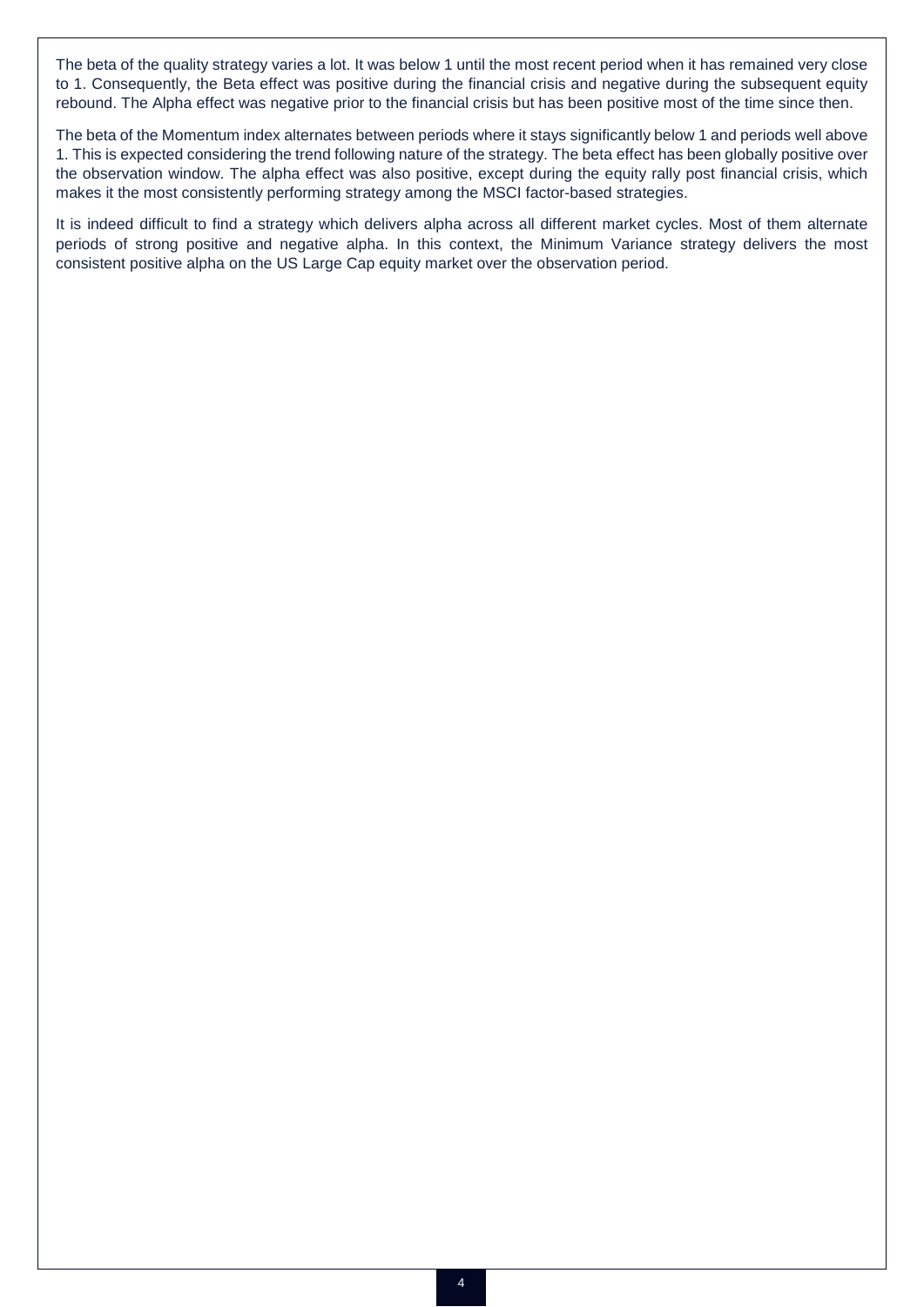#### **Robustness**

 $\overline{\phantom{a}}$ 

The biggest risk of systematic strategies is "overfitting"; i.e. the risk that a strategy, designed to "fit" too closely one market path, performs materially differently in the future. This happens commonly when one uses too many parameters materially influencing the risk and return profile of the strategy. Strategies which look too good historically (e.g. the ones which reduced equity risk prior to the financial crisis) are very unlikely to perform when the market environment is different.

To limit this risk and further assess the robustness of a smart beta strategy, it is recommended to analyse it on a variety of universes (e.g different regions for equities).

We then look at the alpha of the Minimum Variance Strategies in Europe, the UK, Japan, Emerging Market and World Developed universes offered by Ossiam through Exchange Traded Funds<sup>[4](#page-5-0)</sup>.

Exhibit 4 shows the Alpha effect on three-year returns as defined in previous sections for different universe S&P500 (USA), Stoxx 600 (Europe), FTSE 100 (UK), S&P TOPIX 150 (Japan), S&P IFCI (Emerging Markets), and S&P Global 1200 (World).



*Source: S&P/STOXX/FTSE/Bloomberg – Calculation by Ossiam in USD from January 2005 to August 2018*

The Alpha of Minimum Variance strategies is remarkably almost always positive across all regions. It delivers significant positive alpha in most periods except periods of strong equity rebound post market drawdowns. For instance, Alpha is negative in the USA, Europe, United Kingdom and World universes during the period from Mid-2007 to Mid-2010, a period of sharp equity drop and subsequent rebound. In Japan, equity market drawdown lasted much longer until 2011. Comparatively, Emerging markets have performed relatively well during the financial crisis. They however subsequently underperformed to reach post crisis low levels at the beginning of 2016 before rebounding.

<span id="page-5-0"></span><sup>&</sup>lt;sup>4</sup> Please note that some degree of performance between an ETF and its underlying index is to be expected as a result of index replication costs, tracking error and fees applied. In addition, all the data presented in this paper are net of charge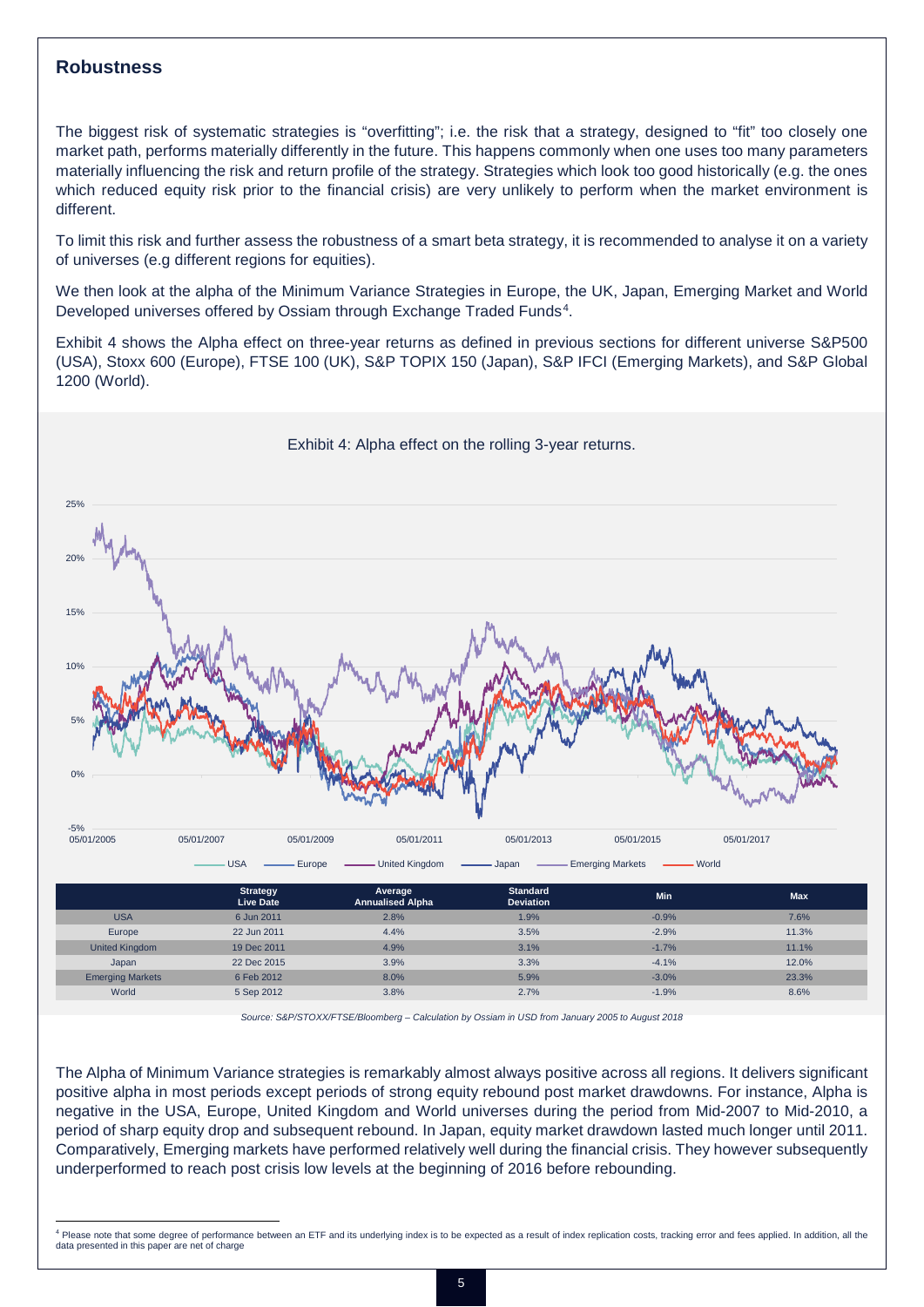#### **Conclusion**

We demonstrated in this paper the importance of separating the impacts of Beta exposure and Alpha generation when analyzing performance of Smart Beta strategies. Comparing alphas gives a better picture of the value added of a particular strategy for a certain level of risk.

Using this metric, the Minimum Variance strategy looks the "smartest" among all strategies analysed in this paper. It delivers the most consistently positive alpha across regions and market cycles, still it requires a higher invested nominal to match the market risk exposure of a similar market cap weighted index.

*This document is not of a regulatory nature and has been provided for information proposes only to Qualified Investors. Ossiam, a subsidiary of Natixis Investment Managers, is a French asset manager authorized by the Autorité des Marchés Financiers (Agreement No. GP-10000016). Although information contained herein is from sources believed to be reliable, Ossiam makes no representation or warranty regarding the accuracy of any*  information of which it is not the source. The information presented in this document is based on market data at a given moment and may change from time to time. This material has been prepared solely for informational purposes only and it is not intended to be and should not be considered *as an offer, or a solicitation of an offer, or an invitation or a personal recommendation to buy or sell participating shares in any Ossiam Fund, or any security or financial instrument, or to participate in any investment strategy, directly or indirectly. It is intended for use only by those recipients to whom it is made directly available by Ossiam. Ossiam will not treat recipients of this material as its clients by virtue of their receiving this material. All performance information set forth herein is based on historical data and, in some cases, hypothetical data, and may reflect certain assumptions with*  respect to fees, expenses, taxes, capital charges, allocations and other factors that affect the computation of the returns. Past performance is not *necessarily a guide to future performance. Any opinions expressed herein are statements of our judgment on this date and are subject to change without notice. Ossiam assume no fiduciary responsibility or liability for any consequences, financial or otherwise, arising from, an investment in any security or financial instrument described herein or in any other security, or from the implementation of any investment strategy. This information contained herein is not intended for distribution to, or use by, any person or entity in any country or jurisdiction where to do so would be contrary to law or regulation or which would subject Ossiam to any registration requirements in these jurisdictions. This material may not be distributed, published, or reproduced, in whole or in part.*

# **Additional Note (1/2)**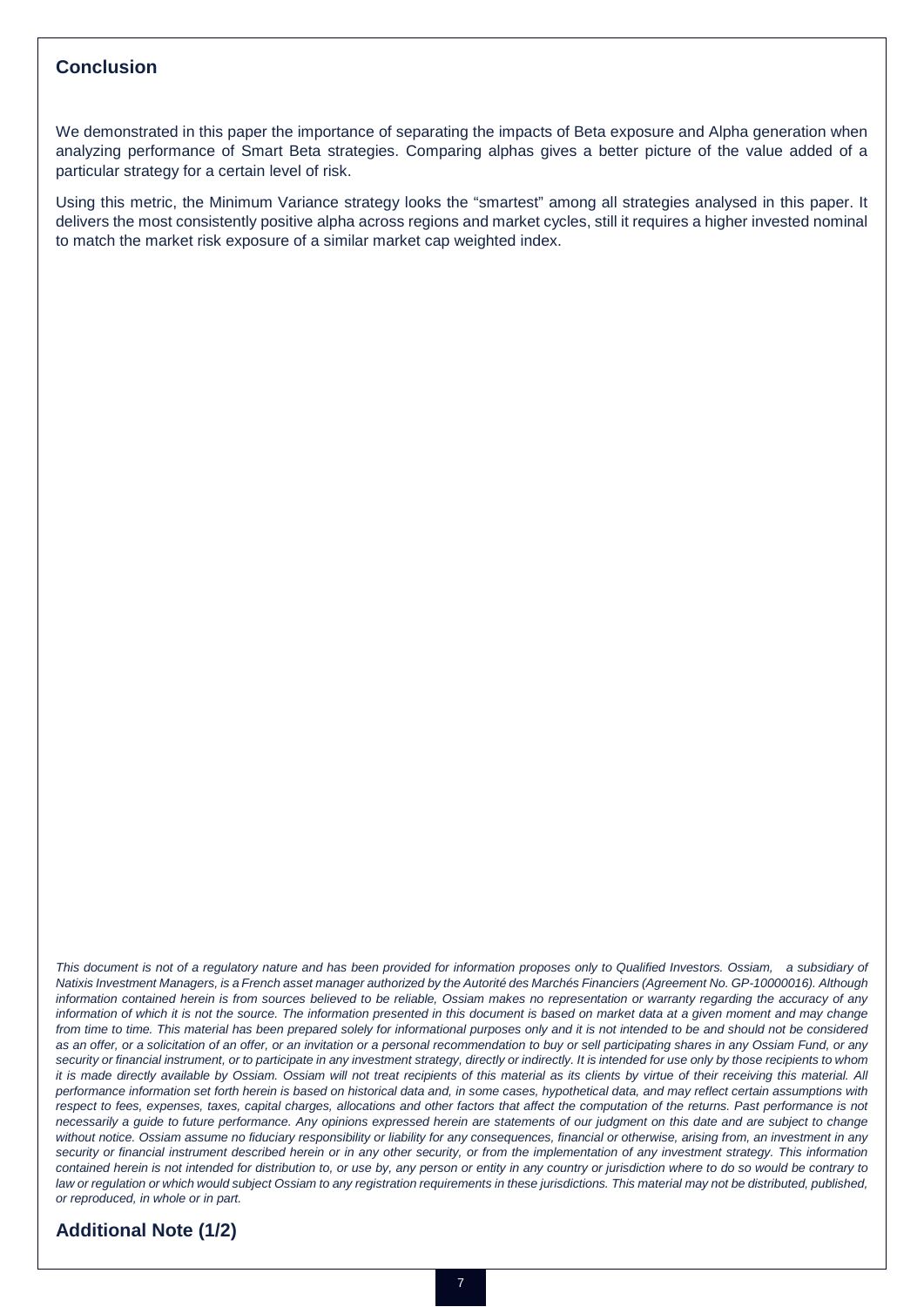This material has been provided for information purposes only to investment service providers or other Professional Clients, Qualified or Institutional Investors and, when required by local regulation, only at their written request. This material must not be used with Retail Investors.

**In the E.U. (outside of the UK and France):** Provided by Natixis Investment Managers S.A. or one of its branch offices listed below. Natixis Investment Managers S.A. is a Luxembourg management company that is authorized by the Commission de Surveillance du Secteur Financier and is incorporated under Luxembourg laws and registered under n. B 115843. Registered office of Natixis Investment Managers S.A.: 2, rue Jean Monnet, L-2180 Luxembourg, Grand Duchy of Luxembourg. Italy: Natixis Investment Managers S.A., Succursale Italiana (Bank of Italy Register of Italian Asset Management Companies no 23458.3). Registered office: Via Larga, 2 - 20122, Milan, Italy. Germany: Natixis Investment Managers S.A., Zweigniederlassung Deutschland (Registration number: HRB 88541). Registered office: Im Trutz Frankfurt 55, Westend Carrée, 7. Floor, Frankfurt am Main 60322, Germany. Netherlands: Natixis Investment Managers, Nederlands (Registration number 50774670). Registered office: Stadsplateau 7, 3521AZ Utrecht, the Netherlands. Sweden: Natixis Investment Managers, Nordics Filial (Registration number 516405-9601 - Swedish Companies Registration Office). Registered office: Kungsgatan 48 5tr, Stockholm 111 35, Sweden. Spain: Natixis Investment Managers, Sucursal en España. Serrano n°90, 6th Floor, 28006, Madrid, Spain.

**In France:** Provided by Natixis Investment Managers International – a portfolio management company authorized by the Autorité des Marchés Financiers (French Financial Markets Authority - AMF) under no. GP 90-009, and a public limited company (société anonyme) registered in the Paris Trade and Companies Register under no. 329 450 738. Registered office: 43 avenue Pierre Mendès France, 75013 Paris.

**In Switzerland:** Provided for information purposes only by Natixis Investment Managers, Switzerland Sàrl, Rue du Vieux Collège 10, 1204 Geneva, Switzerland or its representative office in Zurich, Schweizergasse 6, 8001 Zürich.

**In the U.K.:** Provided by Natixis Investment Managers UK Limited which is authorised and regulated by the UK Financial Conduct Authority (register no. 190258). This material is intended to be communicated to and/or directed at persons (1) in the United Kingdom, and should not to be regarded as an offer to buy or sell, or the solicitation of any offer to buy or sell securities in any other jurisdiction than the United Kingdom; and (2) who are authorised under the Financial Services and Markets Act 2000 (FSMA 2000); or are high net worth businesses with called up share capital or net assets of at least £5 million or in the case of a trust assets of at least £10 million; or any other person to whom the material may otherwise lawfully be distributed in accordance with the FSMA 2000 (Financial Promotion) Order 2005 or the FSMA 2000 (Promotion of Collective Investment Schemes) (Exemptions) Order 2001 (the "Intended Recipients"). The fund, services or opinions referred to in this material are only available to the Intended Recipients and this material must not be relied nor acted upon by any other persons. Registered Office: Natixis Investment Managers UK Limited, One Carter Lane, London, EC4V 5ER.

**In the DIFC:** Provided in and from the DIFC financial district by Natixis Investment Managers Middle East (DIFC Branch) which is regulated by the DFSA. Related financial products or services are only available to persons who have sufficient financial experience and understanding to participate in financial markets within the DIFC, and qualify as Professional Clients as defined by the DFSA. Registered office: Office 603 - Level 6, Currency House Tower 2, PO Box 118257, DIFC, Dubai, United Arab Emirates.

**In Japan:** Provided by Natixis Investment Managers Japan Co., Ltd., Registration No.: Director-General of the Kanto Local Financial Bureau (kinsho) No. 425. Content of Business: The Company conducts discretionary asset management business and investment advisory and agency business as a Financial Instruments Business Operator. Registered address: 1-4-5, Roppongi, Minato-ku, Tokyo.

**In Taiwan:** Provided by Natixis Investment Managers Securities Investment Consulting (Taipei) Co., Ltd., a Securities Investment Consulting Enterprise regulated by the Financial Supervisory Commission of the R.O.C. Registered address: 34F., No. 68, Sec. 5, Zhongxiao East Road, Xinyi Dist., Taipei City 11065, Taiwan (R.O.C.), license number 2018 FSC SICE No. 024, Tel. +886 2 8789 2788.

**In Singapore:** Provided by Natixis Investment Managers Singapore (name registration no. 53102724D) to distributors and institutional investors for informational purposes only. Natixis Investment Managers Singapore is a division of Ostrum Asset Management Asia Limited (company registration no. 199801044D). Registered address of Natixis Investment Managers Singapore: 5 Shenton Way, #22-05 UIC Building, Singapore 068808.

**In Hong Kong:** Provided by Natixis Investment Managers Hong Kong Limited to institutional/ corporate professional investors only.

# **Additional Notes (2/2)**